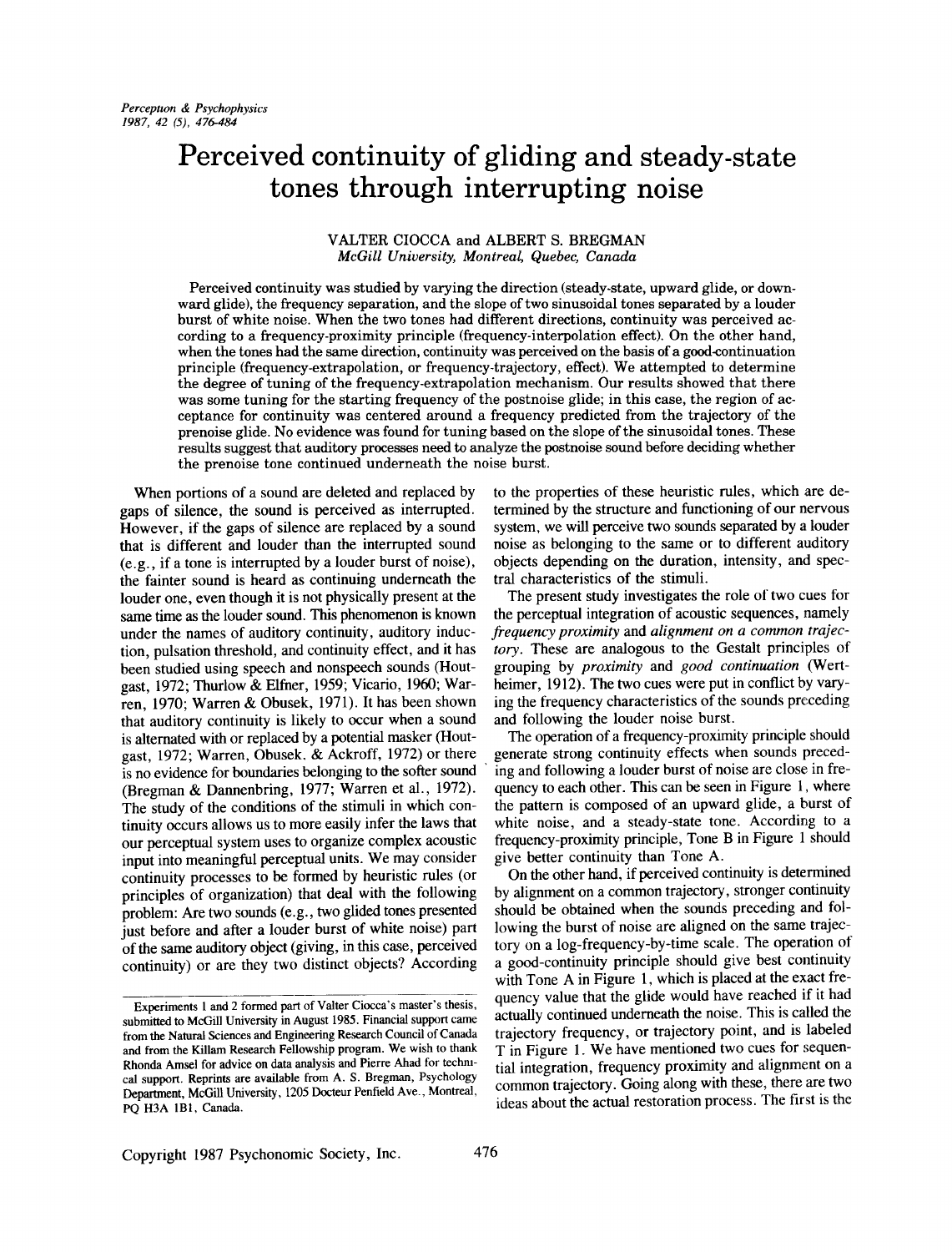

**Figure 1. Tone A is placed at the trajectory frequency of the** prenoise **glide, indicated by T; Tone B matches the final frequency** of the glide.

interpolation of a glide between the portions of the glide that are still present. This idea views restoration as analogous to stretching a rubber band between the last frequency estimate before the noise burst and the first one that follows it. The second idea about restoration sees it as the extrapolation of a glide along a trajectory that is partially missing. The mechanism might be viewed as placing a straight ruler along the existing portion of the glide and drawing a line (the restored glide) along the ruler.

The cue of alignment on a common trajectory seems to go most naturally with a restoration mechanism that involves extrapolation. The frequency-proximity cue for integration seems to go together most naturally with the interpolation (rubber band) method of restoration, since neither involves an extrapolation of frequency trajectories. Even so, one could imagine a case in which the decision about how strongly to consider the glides' entering and exiting from the noise as parts of the same sound was based on how well their trajectories lined up, but in which the pitch trajectory that was actually experienced by the listener was generated using the rubber-band method.

There has been an attempt to determine whether the auditory system can use the extrapolation method of restoration in the continuity of glided tones through noise (Dannenbring, 1976). In that experiment, connected sequences of alternately rising and falling glides (linear on a frequency  $\times$  time scale) were presented. In one condition, the peaks (where the ascending glides turned into descending glides) were replaced by bursts of white noise. The listeners perceptually restored the turnaround points. Further investigation showed that the highest pitch the listeners actually heard was approximately the pitch that the ascending glides had reached before the noise (actually, it was even a bit lower). Therefore, the listeners did not extrapolate the pitch change into the noise, but simply interpolated (stretched a rubber band) between the pitches on the two sides of the noise.

Although there was no extrapolation observed for the restoration process, one still might question whether alignment on a common trajectory might favor integration. In other conditions of Dannenbring's (1976) study, the glides were interrupted in the middle of rising and falling portions, but in these cases, since the remaining portions of the glides were always aligned on a common trajectory, it was not possible to answer this question.

In the present study, we tried to determine whether the process of perceptually integrating the glides that entered and exited from the noise could measure the trajectory of the entering glide and use that as a criterion for the good continuation of the exiting glide. We did not try to answer the question of whether the experience of restoration itself involved a rubber-band or a ruler-drawing mechanism. In fact, no direct assessment was made of the subjective pitch pattern in the perceptually restored sounds. Four experiments were conducted. In Experiment 1, we employed acoustic patterns formed by a frequency glide, a burst of noise, and a steady-state tone in a sequence. The frequencies of the steady-state tones were varied to determine whether continuity was perceived on the basis of extrapolation or interpolation mechanisms. In Experiment 2, we examined whether perceived continuity depended on the relative direction of the sounds preceding and following the noise burst. Therefore, the direction (upward glide, downward glide, or steady-state) of the sine tones presented before and after the noise, as well as the initial frequency of the sound following the noise, were varied. In this experiment we found evidence for the existence of a trajectory effect when glides with the same direction were presented before and after the louder noise. In Experiments 3 and 4 we investigated the characteristics of the extrapolating mechanism by varying the starting frequency (Experiment 3) and the slope (Experiment 4) of the glide following the noise burst.

## EXPERIMENT 1

The purpose of the present experiment was to discover the cues continuity-generating processes were based on when a logarithmic glide was followed by a louder burst of noise that was followed by a stationary tone.

The following factors were varied: the slope of the glide that preceded the noise (steep vs. shallow), the direction of the glides (upward vs. downward), and the frequency of the steady-state tone that followed the noise.

Let us consider, for simplicity, the predictions that we can make when the prenoise sounds are upward glides that have the same final frequency. If a trajectory-based criterion is operating, the frequencies of the postnoise sounds that give the best continuity effects should be significantly higher than the final frequencies of the glides. On the other hand, if continuity is based on a frequencyproximity criterion, it should be strongest when the post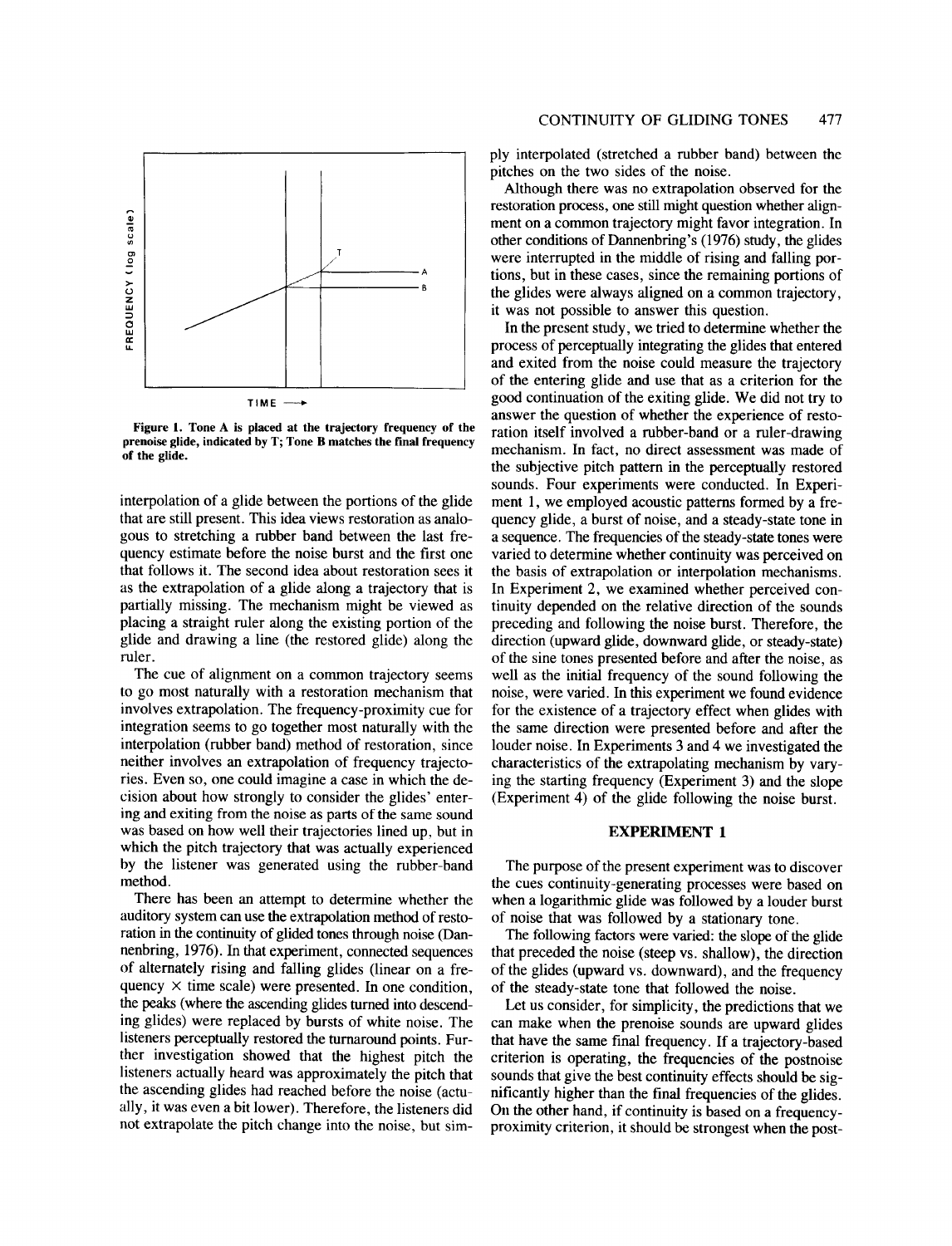noise sounds match the final frequencies of the glides, which are identical for shallow and steep prenoise glides.

### **Method**

**Subjects.** Twenty-five undergraduate and graduate volunteers in psychology and nursing were tested. Of these, 5 subjects were discarded because they did not reach the criterion of 9 out of 10 correct answers in the pretest session. Therefore, 20 subjects participated in the experimental sessions. All of the subjects reported having no major hearing problems.

Stimuli. Three factors were considered in the experimental design: the steepness of the glide (Factor A), defined as a fullfrequency range (392 to 1396 Hz, or 22 semitones in .5 sec) or a half-frequency range (740 to 1396 Hz for upward glides and 740 to 392 Hz for downward glides, or 11 semitones in .5 sec); the direction of the glide (upward or downward, Factor B); and the frequency of the steady-state tone (Factor C). The steady-state tones had 7 frequency values, defined as follows (see Figure 2): (1) the initial frequency of the glide; (2) the frequency at  $\frac{1}{2}$  of the transition; (3) the frequency at ¾ of the transition; (4) the final frequency of the glide; (5) the half-trajectory frequency (or point), chosen arbitrarily to be in the middle of the frequency range delimited by the final frequency of the glide at one extreme and the trajectory frequency at the other extreme; (6) the trajectory frequency; (7) a frequency 3 semitones above (for ascending glides) or below (for descending glides) the trajectory frequency. The half-trajectory frequency was chosen, for the steeper glided tones, to match the trajectory frequency of the shallow glide. For the shallow glides, the halftrajectory frequency could not match any of the frequency values defined for the steeper glides; therefore, the semitone value closest to the actual center of the frequency range contained between the trajectory frequency and the final frequency of the glide was chosen. The steady-state tones and the glides used in the experiment were sinusoidal. The glides (shown in Figure 3) rose in frequency on a logarithmic scale from 392 to 1396 Hz (Glide A) and from 740 to 1396 Hz (Glide B), or fell in frequency from 1396 to 392 Hz (Glide C) and from 740 to 392 Hz (Glide D). The actual frequency values of the steady-state tones were: 392,740, 1046, 1396, 1661, 2093, and 2637 Hz for Glide A; 740, 1046, 1174, 1396, 1479, 1661, and 2093 Hz for Glide B; 1396, 740, 523,392, 329, 261, and 207 Hz for Glide C; and 740, 554, 466, 392, 369, 329, and 261 Hz for Glide D.



Figure 2. The seven steady-state tones used in Experiment 1. The **tones are labeled as follows: (1)above trajectory frequency;** (2) trajectory frequency; (3)  $\frac{1}{2}$  trajectory frequency; (4) final frequency of the prenoise glide; (5) *A* transition frequency; (6) <sup>1</sup>/<sub>2</sub> tran**sition frequency; (7) initial frequency of the glide.**



Figure 3. **Frequency characteristics of the glides employed in** Experiment 1.

All the steady-state and glided tones had a duration of 500 msec and a level of 60 dBA. The onset time was 30 msec, the offset time 20 msec. The attack and decay envelopes were a quarter of a sine wave. The noise was a band of white noise, low-pass-filtered at 5000 Hz, 80 dBA in intensity, and of a fixed duration of 150 msec. The transition between the tones and the noise was abrupt. Each experimental stimulus was repeated cyclically five times within each trial. There was 1 sec of silence between the warning tone and the first presentation of a stimulus and between each stimulus in a trial. A 5-sec period separated each trial from the following trial. All 28 conditions were presented in random order within a session. There were two sessions of 9 min each, with a pause of about 5 min between the sessions.

Pretest. Ten stimuli were presented to the subjects in the pretest. Five stimuli had a sound that physically continued through the noise and the remaining stimuli were identical to the previous ones but had no sound present at the same time as the noise. The spectral and temporal properties of these stimuli were representative but did not match exactly those of the experimental stimuli. The bursts of noise were 5 dBA louder than the sinusoidal tones (70 dBA). The subjects were told, at first, which stimuli had the sound present and which did not. A drawing showing presence and absence was also given. After this training, the subjects had to give a "present" or "absent" response to the same stimuli, presented in a different order. If the subjects gave less than 9 correct answers out of 10 trials, they had another chance to try to reach criterion. If they failed again, they were discarded.

**Procedure.** The subjects were tested individually in an audiometric room. They were told that their task was to detect the presence of a sound at the same time as the noise. During the main experiment the sound was *never* physically present in the experimental condition, although subjects were not told this. A 9-point rating scale was used: 1 was labeled "very sure Present" and 9 was labeled "very **sure Not** Present"; 5 was labeled "not sure." The listeners were encouraged to use, as much as possible, all the values on the scale and to use the score of 5 only if they **could not** decide at all whether the sound was present or absent. Subjects were also informed that the percentage of stimuli in which the sound was present was randomly determined by the computer, so that they could not expect any definite proportion of present stimuli. None of the subjects doubted that in some of the experimental stimuli a sound was really present at the same time as the noise.

Apparatus. The stimuli were digitally synthesized on a Digital Equipment Corporation PDP 11/34 computer, using the MITSYN software package (Henke, 1975), and played directly by the computer during the experiment. The stimuli were low-pass-filtered at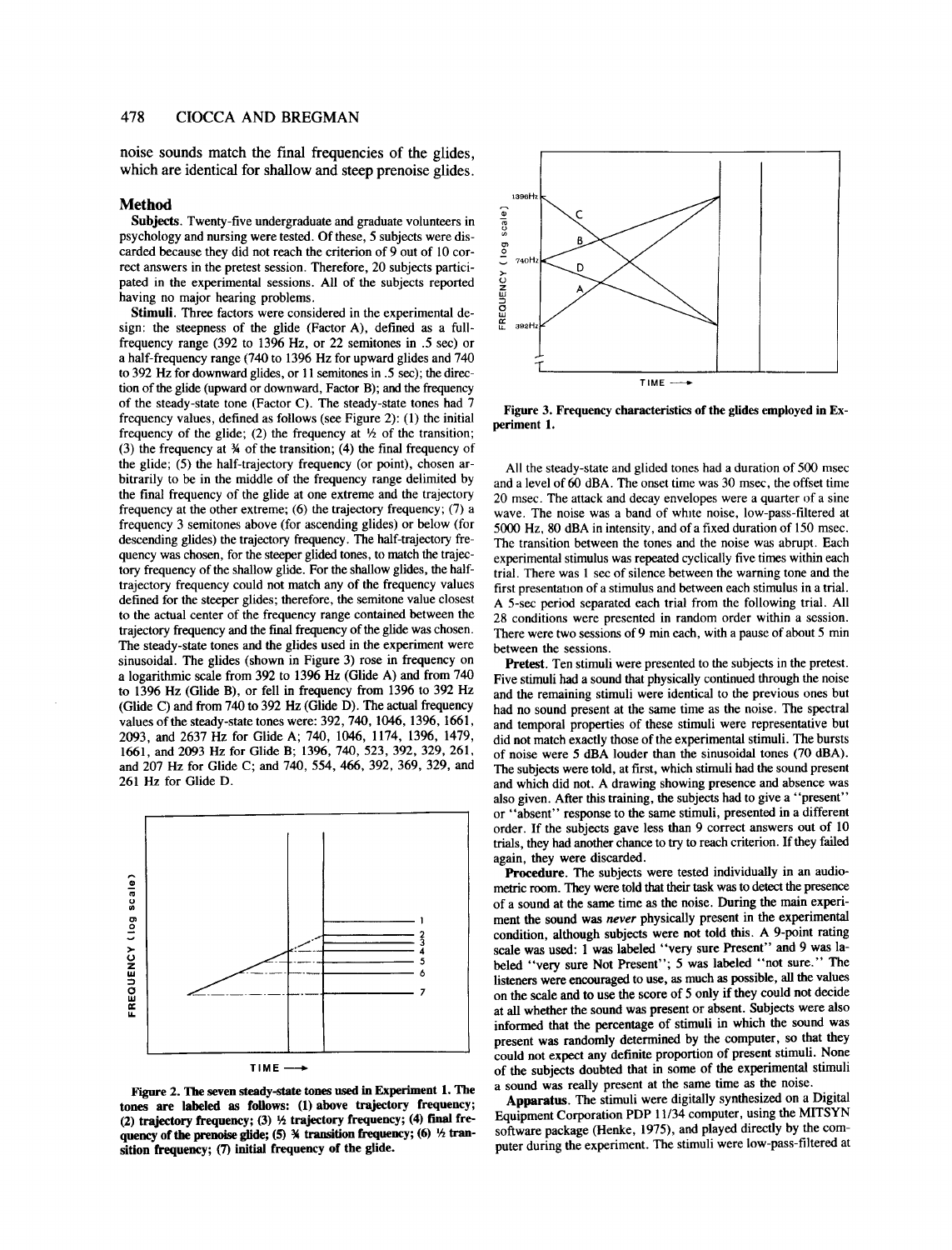Acoustics 1202 audiometer chamber. The intensities of the experimental stimuh at different frequencies were equalized using an ADC Sound Shaper Two graphic equalizer. The intensity levels of the stimuli were measured using a General Radio Type 1551-C sound-level meter set at "A" weighting and connected to the headphones by a fiat-plate coupler. The subjects used a keyboard to record their ratings.

## **Results**

The data were analyzed using a three-way, repeated measures ANOVA, with the frequency factor nested within the other two factors; the mean of the ratings for each condition, obtained from each subject in the two sessions, was taken as the subject's score in that condition. The main effect of steepness was very reliable  $[F(1, 19)]$  $= 52.18, p < .0001$ : steeper glides gave worse overall perceived continuity than did shallow ones. The main effect of the frequency of the steady-state tones was also highly significant  $[F(24, 456) = 14.71, p < .0001]$ . The means for each condition are displayed in the plots of Figure 4. A clear quadratic trend can be observed in all of the plotted curves, meaning that one or two frequency values were chosen as the best matches for continuity (indirectly measured as presence of sounds through noise) for each of the four glides preceding the noise, with other frequency values giving weaker continuity as they deviated from the best values. The lowest score values (best continuity) were given to stimuli in which the frequency of the steady-state tone was equal to or close to the final frequency of the glides. The steep-glide curves look quite similar in shape to the shallow-glide curves; however, the shallow glides give better overall continuity than do steep glides. Also, the shallow-slope curves are more sharply



Figure 4. Mean **continuity ratings for** each of the four glides **preceding the burst** of white noise. High scores indicate weak continuity; low scores indicate **strong continuity.** The vertical lines **in**dicate the final frequency of the downward glide (line on the left) **and upward** glide (line on the right). The trajectory-frequency condition for each glide is marked by a T.  $\Box$ : downward steep glide; **ld**: downward shallow glide;  $\triangle$ : upward steep glide;  $\triangle$ : upward shallow glide.

tuned than the steep-slope curves, which means that the latter accept a broader range of frequency matches. Finally, the curves for upward glides show a sharp continuity cutoff for frequency matches below the final frequency of the glide (there is a better acceptance for frequency matches above the final frequency of the glide than for frequencies below), and the curves for downward glides are more symmetrical around the final frequency value.

Finally, the interaction of steepness with direction was significant at the .01 level  $[F(1,19) = 9.16]$ : among steep glides, the upward glide gave significantly better continuity than the downward one and, among shallow glides, the downward glide gave stronger continuity than the upward one.

## **Discussion**

The results of this experiment strongly support the idea that continuity is a process that operates on the basis of a frequency-proximity principle. That is, the closer the frequency of the steady-state tone is to the final frequency of the glide, the stronger are the obtained continuity effects. The area of acceptance for frequency matches seems to be influenced by the steepness of the glide: the steeper glides have a broader frequency range of acceptance for continuity than do the shallower ones. Moreover, frequency matches for continuity with upward glides are equal to or higher than the final frequency of the glides. On the other hand, with downward glides the frequency area of acceptance does not seem to be limited to frequencies at or below the final frequency of the glides. This difference could be due to the fact that the postnoise tones were sampled from the low frequency range for downward glides and from the high frequency range for upward glides.

Finally, both the main effect of steepness and the interaction of steepness with direction can be explained to be due to the worse continuity effects obtained with steeper glides, particularly with the steep downward glide. Similar results, showing that rising shallow-frequency glides were easier to follow and were perceived more as unitary events than as falling steep-frequency glides, were reported by Brady, House, and Stevens (1961).

In conclusion, no evidence has been found in this experiment, either from the statistical analysis of the data or from the pattern of cell means, that trajectory extrapolation is an important factor in the perceived continuity between a glided and a steady-state tone.

## **EXPERIMENT 2**

The findings of Experiment 1 supported the hypothesis that perceived continuity is accomplished by finalfrequency interpolation, according to the principle of frequency proximity. The present experiment was done to determine whether the results of the previous experiment could be replicated using any other set of pre- and postnoise stimuli (e.g., glide/steady-state, glide/glide, or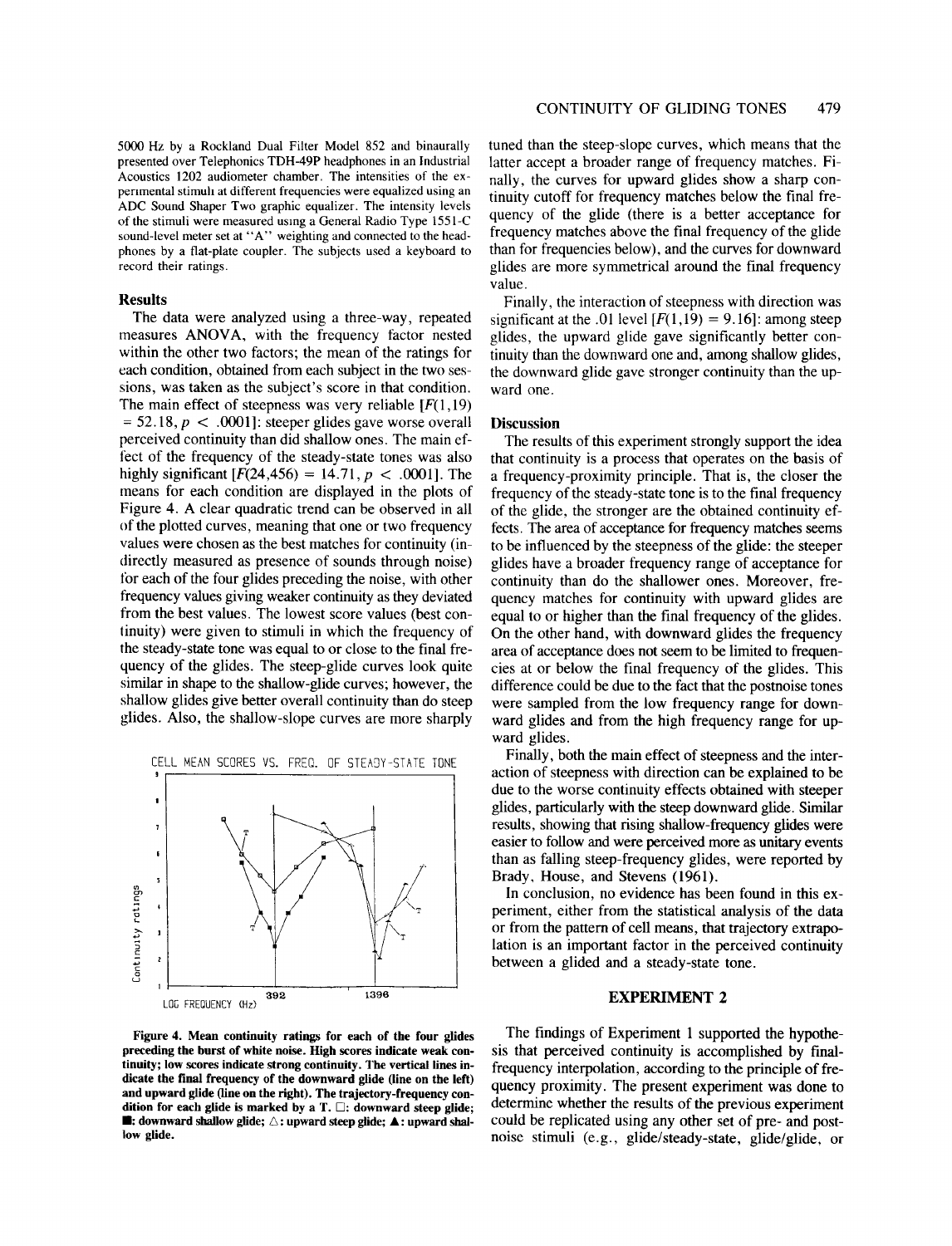

**Figure 5. Experimental conditions in Experiment 2. The levels of the type of prenoise sound (sounds X, Y, and Z) are crossed with the levels of the starting frequency of the postnoise sound (H: high frequency; M: matching frequency; L: low frequency) and the type of the postnoise sound (upward glide, steady-state, or downward glide).**

steady-state/glide), or whether they were due to the particular set of stimuli used in that experiment.

To look at the latter possibility, three factors were varied in Experiment 2: the type of the prenoise sounddownward glide, steady-state, or upward glide (see Figure 5, Sounds X, Y, and Z, respectively); the initial frequency of the postnoise sound, with three levels defined relative to the final frequency of the prenoise sound--the matching frequency, the matching frequency + 3 semitones (high frequency), and the matching frequency  $-3$  semitones (low frequency); and the type of **the** postnoise sound--upward glide, steady-state, or downward glide.

## **Method**

**Subjects.** Twenty-five university students were employed, 8 of whom had participated in Experiment 1. Five subjects were discarded because they did not reach the criterion in **the pretest** session. One of the discarded subjects had reached criterion and had participated in the previous experiment. Twenty subjects partiopated in the experimental sessions. All of the subjects reported having no major hearing problems. All of the subjects were paid for their services.

Stimuli. The prenoise sounds (see Figure 5) had the following characteristics: the downward glide (Sound X) moved in frequency from 2637 to 1396 Hz, the steady-state tone (Sound Y) had a frequency of 1396 Hz, and the upward glide (Sound Z) moved from 740 to 1396 Hz. The slope of all the glides used in the experiment was kept constant in log-frequency-by-time coordinates, with a frequency difference of 11 semitones from the initial to the final frequency value (22 semitones per sec). This slope is the same as that of the shallow glides used in Experiment 1; moreover, the upward glide (Sound Z) is identical to the shallow upward glide employed in that experiment. The initial frequency of the postnoise sound had **three** values: 1396 Hz (matching frequency), 1661 Hz (high frequency), this being the trajectory frequency in log-frequency-by-time coordinates for the first upward glide, and 1174 Hz (low frequency), this being the trajectory frequency for the prenoise downward glide. **The** actual frequency value for the trajectory frequency (in log-

frequency-by-time coordinates) was 3 semitones and 30 cents (100  $cents = 1$  semitone) above or below the final frequency of the glide. However, for the purpose of this experiment, it was more practical to choose an exact semitone value for the levels of the second factor. We believe that a difference of 30 cents from the actual trajectory-frequency value is not large enough to invalidate our inferences regarding the existence of trajectory effects in perceived continuity. The postnoise sound was either a steady-state tone, an upward glide, or a downward glide. The actual frequency values of the glides were: for **the high** (1661 Hz) starting frequency, 1661 to 3135 Hz (upward glide) and 1661 to 880 Hz (downward glide); for the matching (1396 Hz) starting frequency, 1396 to 2637 Hz (upward glide) and 1396 to 740 Hz (downward glide); and for **the** low (1174 Hz) starting frequency, 1174 to 2217 Hz (upward glide) and  $1174$  to  $622$  Hz (downward glide). All of the stimuli were identical to the stimuli of the previous experiment for duration, intensity, and spectral characteristics. All 27 conditions were presented tn random order within each session. There were two sessions of about 9 nun each and a pause of about 5 min between the sessions.

Pretest. The pretest procedure was identical to the one used in Experiment 1. Twenty stimuli were employed to familiarize the subjects with all of the stimulus patterns presented in the experimental sessions. Ten of the training stimuli (5 present and 5 absent) were presented in a first block of trials and the other 10 stimuli were presented in a second block (if this was necessary).

**Procedure and Apparatus. The** procedure and apparatus were **the** same as the ones used in the previous experiment.

#### **Results**

A three-way ANOVA with repeated measures was used to analyze the data; the mean of the ratings obtained from a subject in the two sessions for each condition was taken as the subject's score in that condition. Figure 6 presents **the** cell means for each experimental condition, separated into three plots according to the type of prenoise sound presented. The main effect for the initial frequency of **the** postnoise sound showed that sounds starting at the matching frequency gave better overall continuity than did sounds with high or low initial frequencies  $[F(2,38) =$ 48.15,  $p < .0001$ . The type of postnoise-sound main effect was highly significant  $[F(2,38) = 39.56, p < .0001]$ : a stationary tone following the noise gave overall worse continuity than upward or downward glides. The main effect for the type of prenoise sound was not significant.

When the prenoise sound was a steady-state tone, **the** best continuity effects were obtained with postnoise sounds starting at the matching frequency. On the other hand, If the prenoise sound was an upward or downward glide, continuity was weak for initial frequencies within the frequency range of this sound and equally strong for matching and trajectory (high or low) frequencies. This effect (the interaction of type of prenoise sound with the starting frequency of the postnoise sound) was highly significant  $[F(4,76) = 25.86, p < .0001]$ .

Dannenbring (1976) found strong continuity when alterhating descending and ascending (mirror-image) glides were separated by a louder burst of noise. In the present experiment we replicated Dannenbring's results. For ex ample, if an upward glide was present before the noise, the postnoise sound that gave the best continuity was a downward glide. On the other hand, if frequency values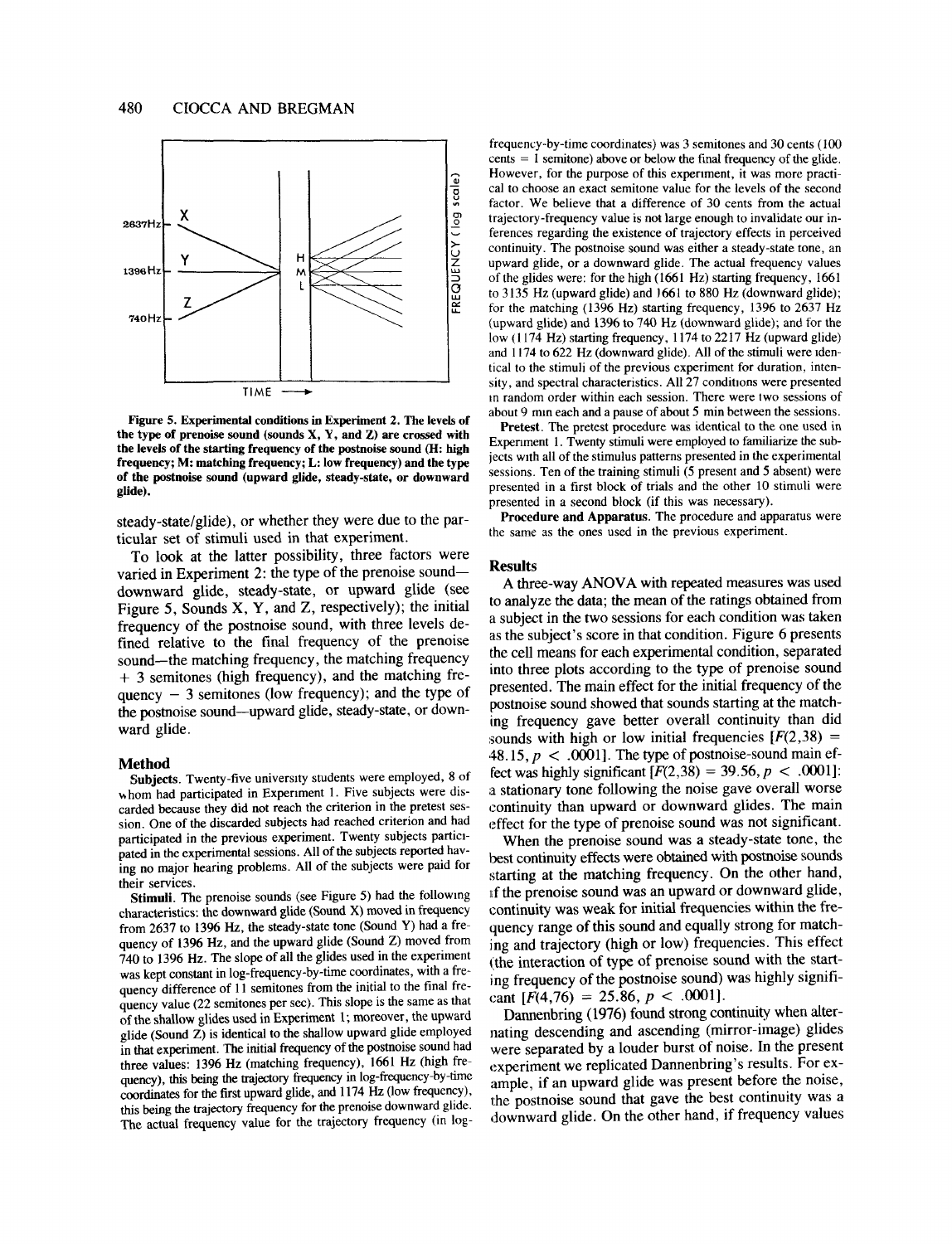

**Figure 6. The mean continuity scores for each condition in Experiment 2 are displayed to the right in panels A, B, and C. Each panel illustrates the scores for the conditions associated with one of the three prenoise sounds.**

just before and after the noise burst did not match (high or low initial frequencies), the best continuity was given by a sound whose direction was consistent with the direction of the frequency change between the end of the prenoise and the beginning of the postnoise sounds (goodcontinuity principle). The interaction of starting frequency with type of postnoise sound was significant at the .0001 level  $[F(4,76) = 36.64]$ . The interaction of type of prenoise sound with type of postnoise sound was also highly significant  $[F(4,76) = 17.53, p < .0001]$ . This effect means that if the prenoise sound was an upward glide, overall best continuity occurred when a downward glide followed the noise; symmetrical results were obtained when an upward glide preceded the noise.

Finally, the interaction between type of prenoise sound, starting frequency, and type of postnoise sound was significant at the .0001 level  $[F(8,152) = 4.74]$ . This effect could be interpreted by saying that better continuity was obtained with different types of postnoise sounds for different combinations of prenoise sounds and initial frequencies (see Figure 6). A planned comparison was performed to see whether trajectory glides gave significantly better continuity than all other (nontrajectory) conditions for each of the two first glides. This effect was found to be significant at the .01 level.

### **Discussion**

The results of this experiment can be summarized by saying that when pre- and postnoise sounds were of the same type (downward glides, upward glides, or steadystate tones), the best continuity was obtained with postnoise sounds starting at the trajectory frequency rather than at the matching frequency. On the other hand, when the sounds preceding and following the noise were of different types, a better continuity was obtained when the initial frequency of the postnoise sound matched the final frequency of the prenoise sound. This last finding agrees with the results of Experiment 1, showing that final-frequency interpolation is taking place with such patterns.

This interpretation of the results is in agreement with the idea that continuity is determined in a retrograde fashion (Vicario, 1973), because the auditory system does not know whether the first tone continued underneath the noise until it analyzes the characteristics of the second sound (that is, until some time after the noise burst).

In conclusion, the data of this experiment argue that the auditory system is capable of measuring both the frequency proximity and the alignment on a common trajectory of the sounds preceding and following the noise. Both measurements serve as criteria for integration. Further evidence is required in order to better specify the way the extrapolation mechanism functions, by systematically varying the starting frequency and the slope of the postnoise sounds.

# **EXPERIMENT 3**

The purpose of Experiment 3 was to determine whether the trajectory-based integration mechanism was sharply tuned for the starting frequency of the second sound. If this were the case, continuity should be strongest when the postnoise sound started at the exact trajectory frequency of the prenoise sound. Two factors were varied in this experiment: the slope of the prenoise glide and the starting frequency of the postnoise glide. The slopes of the postnoise glides were kept constant and matched those of the glides preceding the noise. In Experiments 3 and 4, we used only descending glides since the results obtained in Experiment 2 for ascending and descending glides were symmetrical.

## **Method**

**Subjects.** Twenty-seven volunteers, all of whom were university students, were tested. Seven subjects were discarded because they faded to reach criterion m the pretest; thus, 20 subjects participated in the experimental sessions, 7 of whom had participated in Experiments 1 and/or 2. All subjects reported having no major hearing problems.

Stimuli. The prenoise sound was either a steep glide moving from 2637 to 1396 Hz (22 semitones per sec slope) or a shallower ghde moving from 1975 to 1396 Hz (12 semitones per sec slope). The steeper glide had the same slope as the shallow glides from Experiment 1 and was identical to the first downward glide from Experiment 2 (Sound X in Figure 5). For each of the two prenose sounds, we presented six postnoise glides varying in starting fre-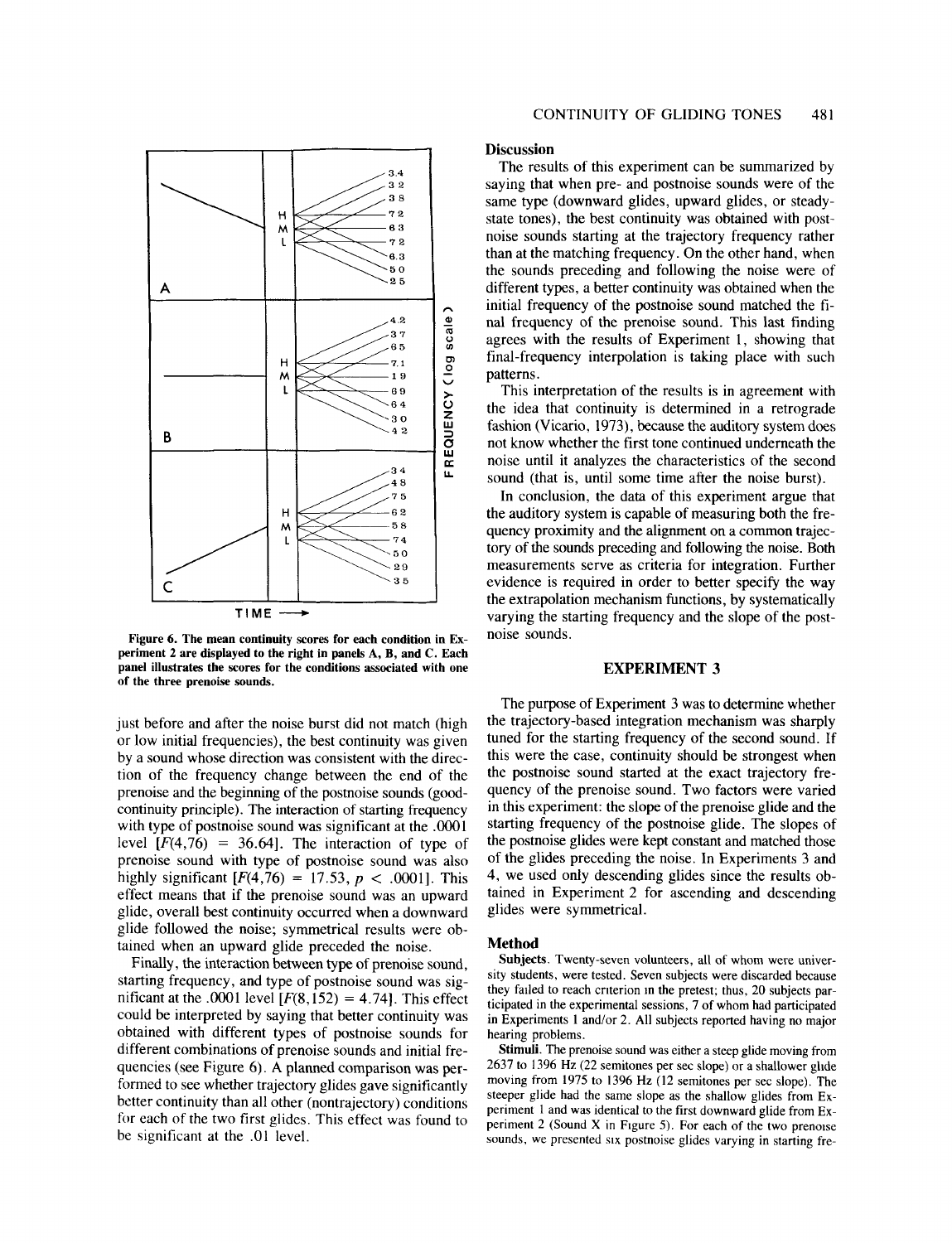# **482 CIOCCA AND BREGMAN**

quency, but not in slope. The six starting frequencies were deter- 9 mined as proportions of the reference interval, which was the difference, measured in semitones, between the final frequency of the prenoise glide (1396 Hz) and the trajectory frequency of each of the two prenoise sounds (see Figure 7). More precisely, the startthe two prenoise sounds (see Figure 7). More precisely, the starting frequencies were chosen by adding  $\frac{1}{2}$ , 0,  $-\frac{1}{2}$ ,  $-\frac{1}{2}$ , and  $-3$  of the reference interval to the final frequency of the prenoise sound. The reference interval for the steep glide, whose trajectory<br>frequency was 1083 Hz, was 4 semitones and 40 cents. The refer-<br>ence interval for the shallow glide was 2 semitones and 40 cents<br>(1216 Hz trajectory freq ence interval for the shallow glide was 2 semitones and 40 cents (1216 Hz trajectory frequency). In this experiment, as well as in Experiment 4, the actual trajectory frequencies were employed rather than approximations. The starting frequencies of the post-<br>noise glides for the steep prenoise glide were: 1586 ( $\frac{1}{2}$  difference),<br>1396 (0 difference), 1230 ( $-\frac{1}{2}$  difference), 1083 ( $-1$  difference,<br>or "t noise glides for the steep prenoise glide were:  $1586$  ( $\frac{1}{2}$  difference), 1396 (0 difference), 1230  $(-1/2)$  difference), 1083  $(-1)$  difference, or "trajectory frequency"), 954 Hz ( $-\frac{3}{2}$  difference), and 652 Hz  $(-3$  difference). The final frequencies of the postnoise glides for the same sound were: 840, 740, 652, 574, 505, and 345 Hz, respectively. The initial frequencies of the postnoise glides for the shallow prenoise glide were:  $1479$  ( $\frac{1}{2}$  difference), 1396 (0 difference), 3 1303 ( $-\frac{1}{2}$  difference), 1216 ( $-1$  difference, or trajectory condition), 1135 ( $-\frac{3}{2}$  difference), and 922 Hz ( $-3$  difference). The final frequencies of these glides were 1059, 988, 922, 860, 802, and 652 Hz, respectively. The burst of white noise had the same spec- <sup>1</sup> tral characteristics as the ones used in the first two experiments, but was 200 msec long. The reason for employing a longer noise duration was that in a pilot study we found that there was a tendency to perceive strong continuity with glides moving in the same direction. A longer noise duration was intended to give us more precise distinctions between the experimental conditions, because the reference interval would be larger (a glide under the noise would have moved farther in frequency). The stimuli were identical in intensity and spectral properties to those of Experiments 1 and 2. All conditions of the experiments were presented four times in random order in a 40-trial experimental session that lasted 15 min. The same subjects were tested in Experiments 3 and 4, in two successive sessions. There was a 5-min break between the two sessions. The order of the experiments was balanced among subjects, so that one session was presented first to half of the subjects and the other session was presented first to the other half of the subjects.

Pretest. The training and test procedures were identical to those used in Experiment 1. The subjects received the training procedure before each of the two sessions; the screening procedure occurred only before the first session.



**Figure 7. Display of the levels of the starting frequency of the second sound in Experiment 3. The levels are shown as follows: (1)**  $\frac{1}{2}$ difference; (2) 0 difference; (3)  $-\frac{1}{2}$  difference; (4)  $-1$  difference;  $(5)$   $-\frac{3}{2}$  difference;  $(6)$   $-3$  difference.



**Figure 8. Mean continuity ratings in Experiment 3. Low scores indicate strong continuity. &: steep prenoise glide; []: shallow** prenoise glide. The vertical lines indicate the final (F) and trajec**tory (T) frequencies of the prenoise glides.**

**Procedure and Apparatus.** The procedure and apparatus were the same as those employed in Experiment 1.

#### **Results**

The results were analyzed in a two-way ANOVA with the factor of initial frequency of the postnoise glide nested within the factor of steepness of prenoise glide. Mean continuity ratings are shown in Figure 8. The main effect of the initial frequency of the postnoise sound was highly significant  $[F(10,190) = 13.84, p < .0001]$ . The main effect of prenoise glide steepness was not significant. Two planned comparison procedures were applied to test the size of the difference between conditions of  $-\frac{1}{2}$ ,  $-1$ , and  $-\frac{3}{2}$  differences and the other conditions, for each of the prenoise glides. These comparisons were found to be highly significant ( $p < .0001$ ). No pairwise post hoc comparison between conditions of  $-\frac{1}{2}$ ,  $-1$ , and  $-\frac{3}{2}$ differences was significant.

#### **Discussion**

The continuity ratings obtained in this experiment suggest the existence of a region of acceptance for continuity, situated in a frequency region around the trajectory frequency. This region of acceptance seems to be relatively broad and is centered at the trajectory frequency. This is in agreement with the results of Experiment 2. Continuity seems to be equally strong for all the postnoise glides that start within the region of acceptance. The pat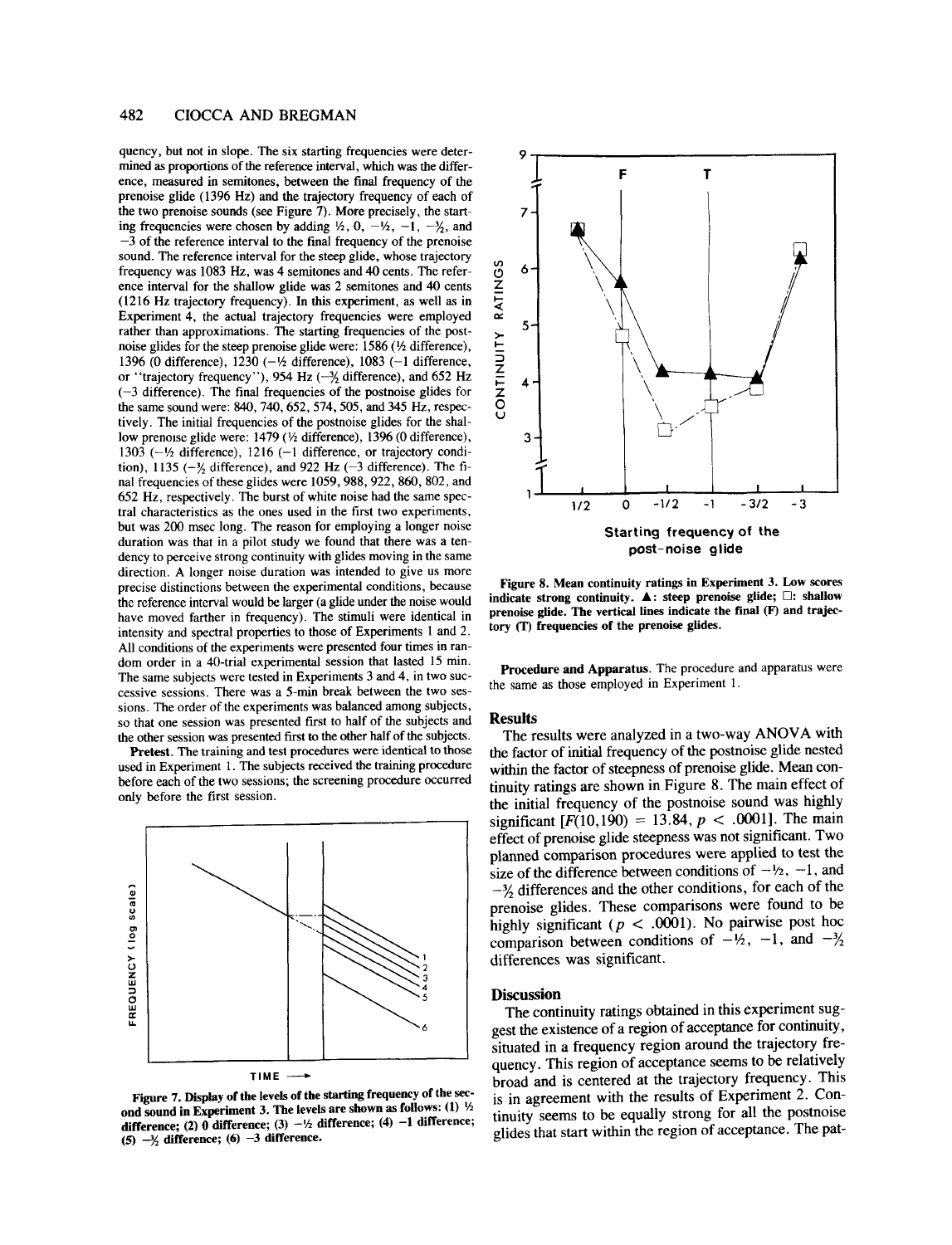terns of cell means for the steep and shallow prenoise glides look very similar, as can be seen in Figure 8. In agreement with the results of Experiment 1, the shallow glide seems to have a smaller frequency difference between the points of best and worst continuity, and therefore is more sharply tuned than the steeper glide.

**The** stimuli used in Experiment 3 are analogous to the visual stimuli that cause an underestimation of perceived visual trajectory (Poggendorff illusion; see, e.g., Weintraub & Krantz, 1971). However, the results obtained with our stimuli show no evidence for a similar illusion in the auditory field.

# **EXPERIMENT 4**

With Experiment 4, we wanted to see whether the trajectory-based mechanism would give improved continuity for postnoise glides that matched the prenoise glide in slope. In other words, we measured how perceived continuity changed when the slope of the sound following the noise was varied while keeping its starting frequency fixed at the trajectory frequency of the prenoise glide.

Two factors were varied in the experimental design: the slope of the prenoise glide and the slope of the postnoise glide.

#### **Method**

**Subjects. The** subjects were the same as those who participated in Experiment 3.

Stimuli. The prenoise sounds were identical to those employed m Experiment 3. The slope of the postnoise-glide factor had five levels, which were determined as proportions of the slope of **the** prenoise glide. The glides following the noise had a slope that was 0 (steady-state tone),  $\frac{1}{2}$ , 1 (same slope, or trajectory glide),  $\frac{3}{2}$ , and 2 times the slope of the prenoise glide (see Figure 9). Therefore, for the steep prenoise glide the slopes of the postnoise glides were 0, 11, 22, 33, and 44 semitones per sec, respectively. **The** postnoise glides for the shallow prenoise glide had slopes of 0, 6, 12, 18, and 24 semitones per sec, respectively. The actual frequency values of the postnoise sounds were: 1086, 1086 to 790, 1086 to



**Figure 9. The levels of the slope-of-the-second-sound factor in Ex**periment 4 are indicated as follows:  $(1)$  0 slope;  $(2)$   $\frac{1}{2}$  slope;  $(3)$  1 slope; (4)  $\frac{3}{2}$  slope; (5) 2 slope.



**Slope of the post-noise sound**

**Figure 10. Mean continuity ratings for the conditions in Experi**ment 4. **△**: steep prenoise glide; □: shallow prenoise glide. The ver**tical line (T) indicates the trajectory conditions of the postnoise sounds.**

540 (trajectory glide), 1086 to 418, and 1086 to 302 Hz for the steep glide; 1214, 1214 to 1020, 1214 to 857 (trajectory glide), 1214 to 720, and 1214 to 605 Hz for the shallow glide. The trajectory frequency for the steeper glide was 4.4 semitones lower than its final frequency. The trajectory frequency for the shallow glide was 2.4 semitones below its final frequency. The stimuli were identical in intensity and in spectral characteristics to the ones used in the two preceding experiments. All of the conditions were presented in random order within a session; each condition was presented four times to each subject. Therefore, each subject listened to 40 conditions (10 experimental conditions  $\times$  4 repetitions of each condition) in a  $13$ -min session.

Pretest. The training and test procedures were the same as those described in Experiment 3.

**Procedure and Apparatus. The** procedure and apparatus were identical to those used in Experiment 1.

## **Results**

The results were analyzed in a two-way ANOVA with **the** slope-of-the-second-sound factor nested within **the** slope-of-the-first-glide factor. Mean continuity ratings for each condition are shown in Figure 10. The main effect of the slope of the postnoise glide was highly significant  $[F(8,152) = 19.39, p < .0001]$ . The main effect of slope of the prenoise glide was not significant. Two planned comparisons of conditions of 0 and *1/z* slope versus conditions of 1,  $\frac{3}{2}$ , and 2 slope (for each of the two first sounds) resulted in significance at the .0001 level. Pairwise post hoc comparisons among paired conditions of 1,  $\frac{3}{2}$ , and 2 slope failed to reach significance at the .05 level.